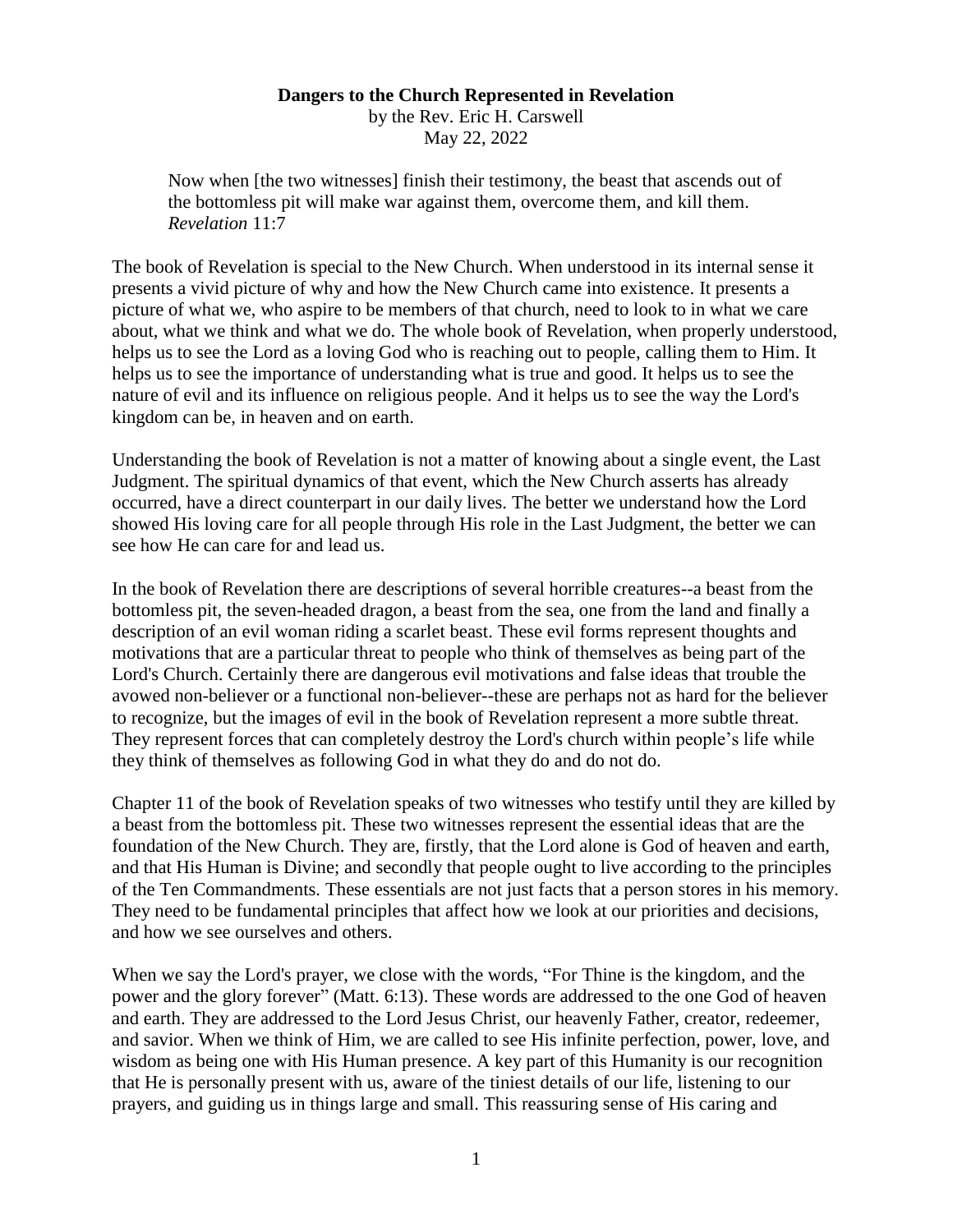knowing needs to make one with the idea that the Lord's greatest concern is not how life is going right now, but rather what is going to lead us to a better happier future and eventually He hopes an eternity in heaven. We separate His Divine from His Human when we make the Lord a remote and impersonal God. We can also separate His Divine from His Human when we justify evil and destructive choices with the thought that the Lord understands why I'm doing this and won't hold me accountable.

The second essential of the New Church is the idea that we are to live according to the principles of the Ten Commandments. These means more than following their most literal meaning. When we acknowledge that we are not to steal, it includes using deceit to obtain something that belongs to another. It includes not stealing a person's good reputation by gossip or slander. It includes not taking credit for the work of others and so on. On a still deeper level this commandment calls us to not take things that are rightly the Lord's and claim them as our own. When we reflect more deeply on any of these commandments we can recognize that we are prone to break them consciously or unconsciously on many levels.

The two witnesses in Revelation chapter 11 were killed by a beast said to be from the bottomless pit. This beast, the dragon and the beasts from the sea and land all represent one of the two major threats to the church. These beasts represent historically the doctrine of salvation by faith alone. The fundamental idea in this doctrine is that a person can be a true follower of God and obtain salvation and eternal life without having to obey the commandments or even give any thought to what evil thoughts and deeds he has done and may do in the future.

Over and over again people have found something to substitute for the importance of obedience to the principles the Lord has set before us. The ancient Israelites tended to focus on the ritual sacrifices made at the temple. Concerning these the Lord said in the book of Micah:

With what shall I come before the LORD, And bow myself before the High God? Shall I come before Him with burnt offerings, with calves a year old? Will the LORD be pleased with thousands of rams, ten thousand rivers of oil? Shall I give my firstborn for my transgression, the fruit of my body for the sin of my soul? He has shown you, O man, what is good; and what does the LORD require of you but to do justly, to love mercy, and to walk humbly with your God? (Micah 6:6-8)

Likewise the Lord criticized the scribes and Pharisees for scrupulously contributing a tenth of the spices they used on their food to the temple but forgetting things far more important. He said to them:

"Woe to you, scribes and Pharisees, hypocrites! For you pay tithe of mint and anise and cumin and have neglected the weightier matters of the law: justice and mercy and faith. These you ought to have done, without leaving the others undone. (Matthew 23:23)

In the medieval world there grew up a belief in penance that encouraged the idea that a person could sin and then provide he or she lit enough candles, said enough prayers, went on a demanding pilgrimage or gave enough money or land to the church, the sin would be wiped clean. Partially in response to the excesses of this belief, the doctrine of salvation by faith alone came into being. Through the ideas of that doctrine people have come to believe that they can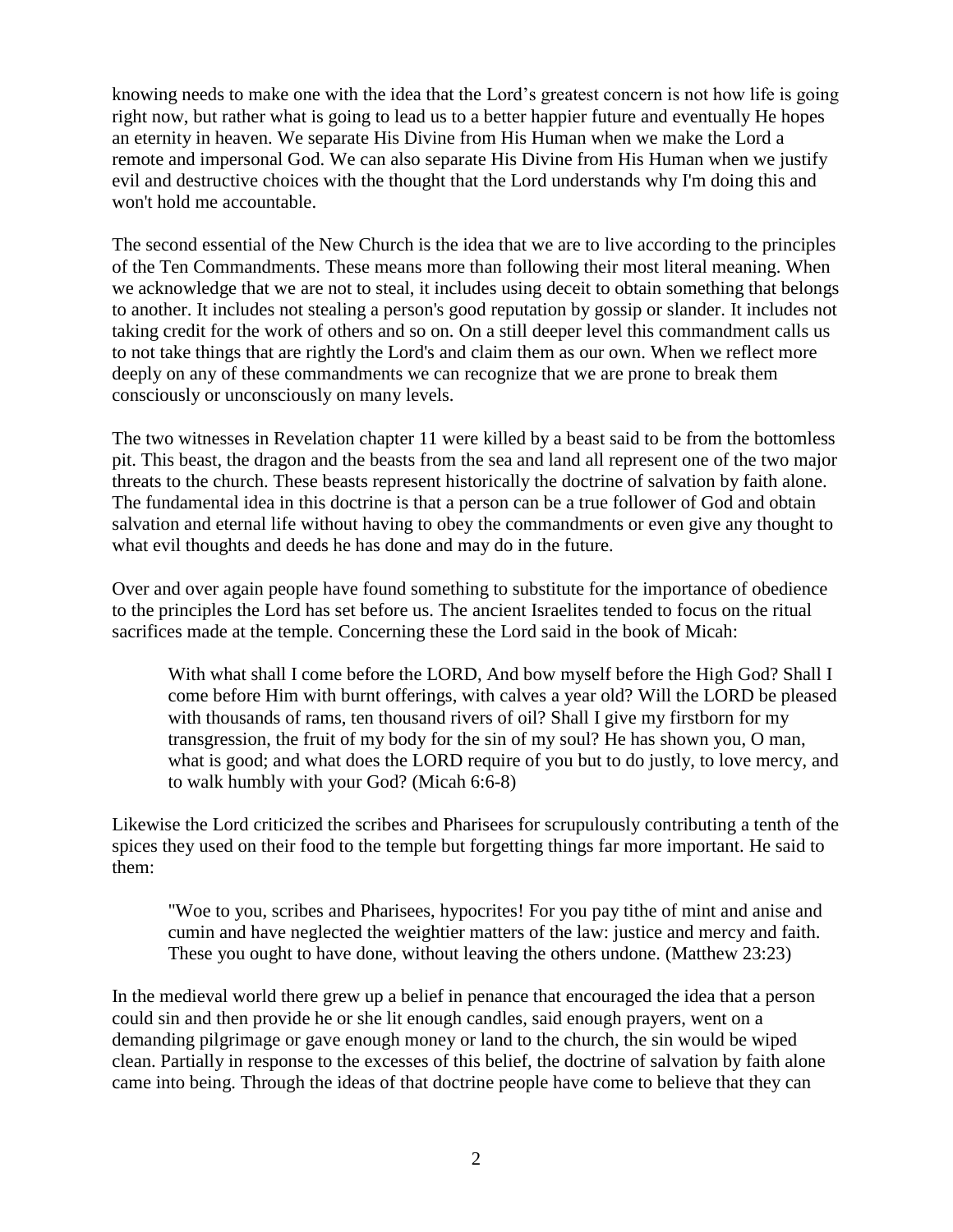blamelessly steal, kill, and commit adultery, providing they claimed faith that Christ died for their sins.

In all of these cases the key problem has been that people have made loving the neighbor a minor part of true religion. The dragon with seven heads represents a force that strongly seeks to destroy true religion with us as well. The evil spirits whose destructive force are represented by this dragon want more than anything to keep us for being concerned about working to serve the spiritual needs of the people around us. They want very much for us to be apathetic about reflecting on our own bad habits and how they hurt us and others. They want us to be convinced that we are just fine the way we are, because we attend the right church or have a certain set of facts in our memory. They do not want us to be firmly committed to living as good and useful, and kind, and generous a life as we are capable of living.

Revelation Chapter 13 describes this destructive force again by two beasts, one from the sea and one from the land. These two beasts represent the belief in salvation by faith alone with the laity and with the clergy. Note that the first beast seen, the one from the sea represents this belief with the laity. When the people of a church long for an escape from a compelling morality and ask for it in open and subtle ways, they invite the opportunity of a corrupt clergy who will give them what they want. Certainly innocent people can be led astray by devious leaders, but the teachings for the New Church repeatedly convey an idea of many people in the laity being led by a commonsense belief in the commandments and loving the neighbor. They are safe and actually have kept the clergy from openly stating certain ideas that enlightened common sense sees as insanity (. Rather than being too worried that some leader will persuade us that a false idea is true, the Lord calls each of us to learn the doctrine of our church and then reflect in our own minds from we know He has said as to its reliability and completeness. Does it really represent the life the Lord calls us to live?

The final image of evil that is introduced in Revelation chapter 17 with these words:

And I saw a woman sitting on a scarlet beast which was full of names of blasphemy, having seven heads and ten horns. The woman was arrayed in purple and scarlet, and adorned with gold and precious stones and pearls, having in her hand a golden cup full of abominations . . . Revelation 17:3-4

This evil woman represents the desire to control others through spiritual things. Protestant theologians, who have no idea of their relation to the dragon and previous beasts, have long asserted that this image represents Roman Catholicism. More properly it represents the single aspect of that church that sought power and control over the lives and decisions of all believers. This is a terrible evil. A key part of the true Church is the spiritual freedom of each individual to act in freedom according to his or her best understanding of what is true. Yet over and over again believers have sought to control others and make them say and act in just one proper way. Often this can be done with righteous anger, but when it takes away understanding and freedom, it is not done in the Lord's name. Needless to say, we can also fall prey to this evil. We can do so in our marriages, in raising our children, and with the people we interact with. We can be so convinced that we have the one right way that we are willing to force it on others. We are not to force our beliefs on others, but rather can appeal to their understanding and their higher motivations. When we do this we are cooperating with the Lord.